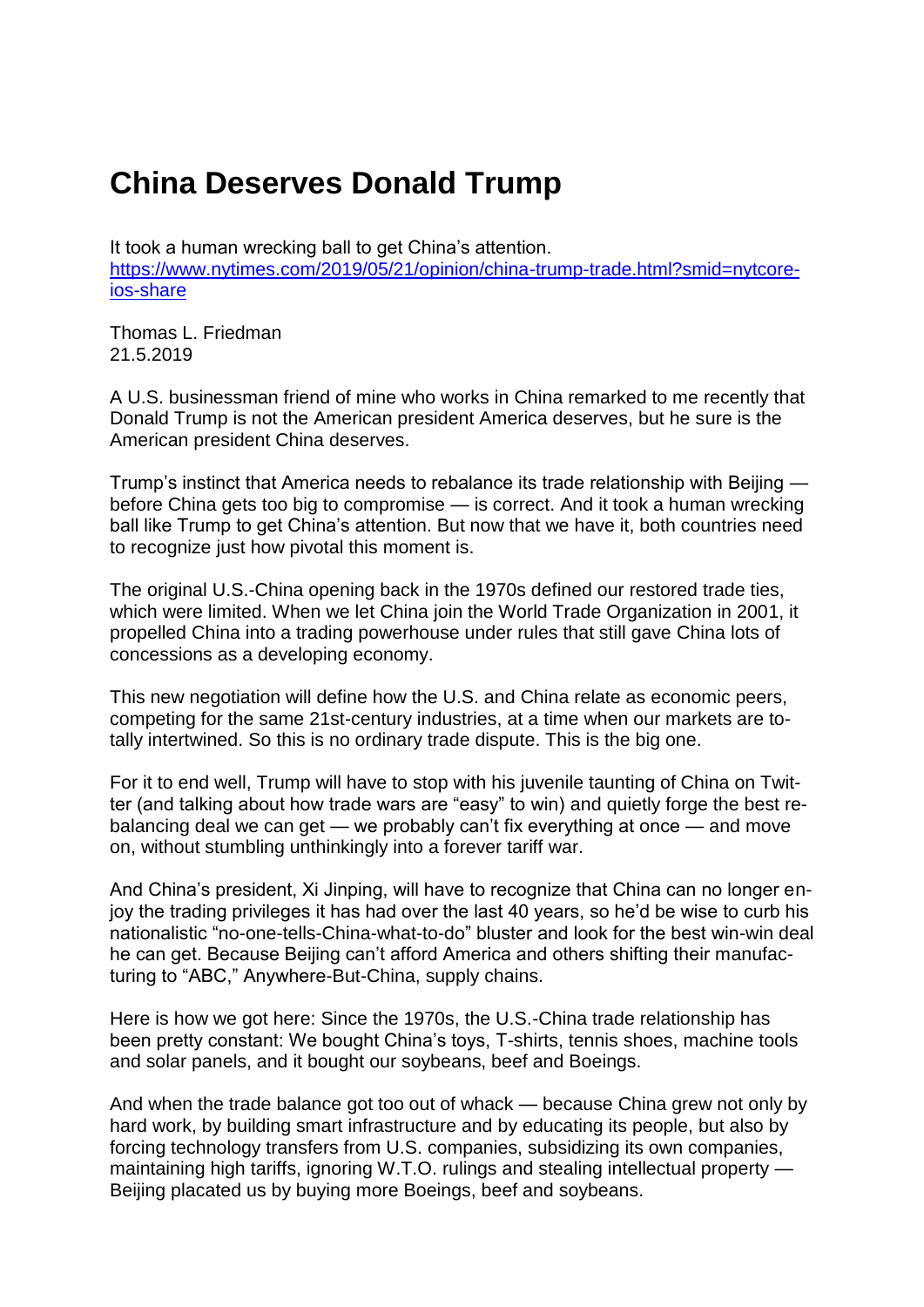China kept insisting it was still "a poor developing country" that needed extra protection long after it had become the world's largest manufacturer by far. Nevertheless, the relationship worked for enough U.S. companies enough of the time that the world's biggest incumbent superpower, America, accommodated and effectively facilitated the rise of the world's next largest superpower, China. And together they made globalization more pervasive and the world more prosperous.

And then some changes too big to ignore set in. First, China under Xi announced a "Made in China 2025" modernization plan, promising subsidies to make China's private and state-owned companies the world leaders in supercomputing, A.I., new materials, 3-D printing, facial-recognition software, robotics, electric cars, autonomous vehicles, 5G wireless and advanced microchips.

This was a natural move for a China aiming to leap out of the middle-income ranks and to reduce its dependency on the West for high-tech. But all these new industries compete directly with America's best companies.

As a result, all China's subsidies, protectionism, cheating on trade rules, forced technology transfers and stealing of intellectual property since the 1970s became a much greater threat. If the U.S. and Europe allowed China to continue operating by the same formula that it had used to grow from poverty to compete for all the industries of the future, we'd be crazy. Trump is right about that.

Where he is wrong is that trade is not like war. Unlike war, it can be a win-win proposition. Alibaba, UnionPay, Baidu and Tencent and Google, Amazon, Facebook and Visa can all win at the same time — and they have been. I'm not sure Trump understands that.

But I'm not sure Xi does, either. We have to let China win fair and square where its companies are better, but it has to be ready to lose fair and square, too. Who can say how much more prosperous Google and Amazon would be today if they had been able to operate as freely in China as Alibaba and Tencent can operate in America?

And how much money did China save — to subsidize its own companies — when its military stole the plans for Lockheed Martin's F-35 stealth fighter and then made its own carbon copy, avoiding all the R & D costs?

I repeat: Trade can be win-win, but the winning shares can be distorted when one side is working hard and cheating at the same time. We could look the other way when trade was just about toys and solar panels, but when it's about F-35s and 5G telecommunications, that's not smart.

But that's not all that is new and problematic. We now live in the age of "dual use." In a dual-use world, "everything that makes us powerful and prosperous also makes us vulnerable," noted John Arquilla, one of the top strategists at the Naval Postgraduate School.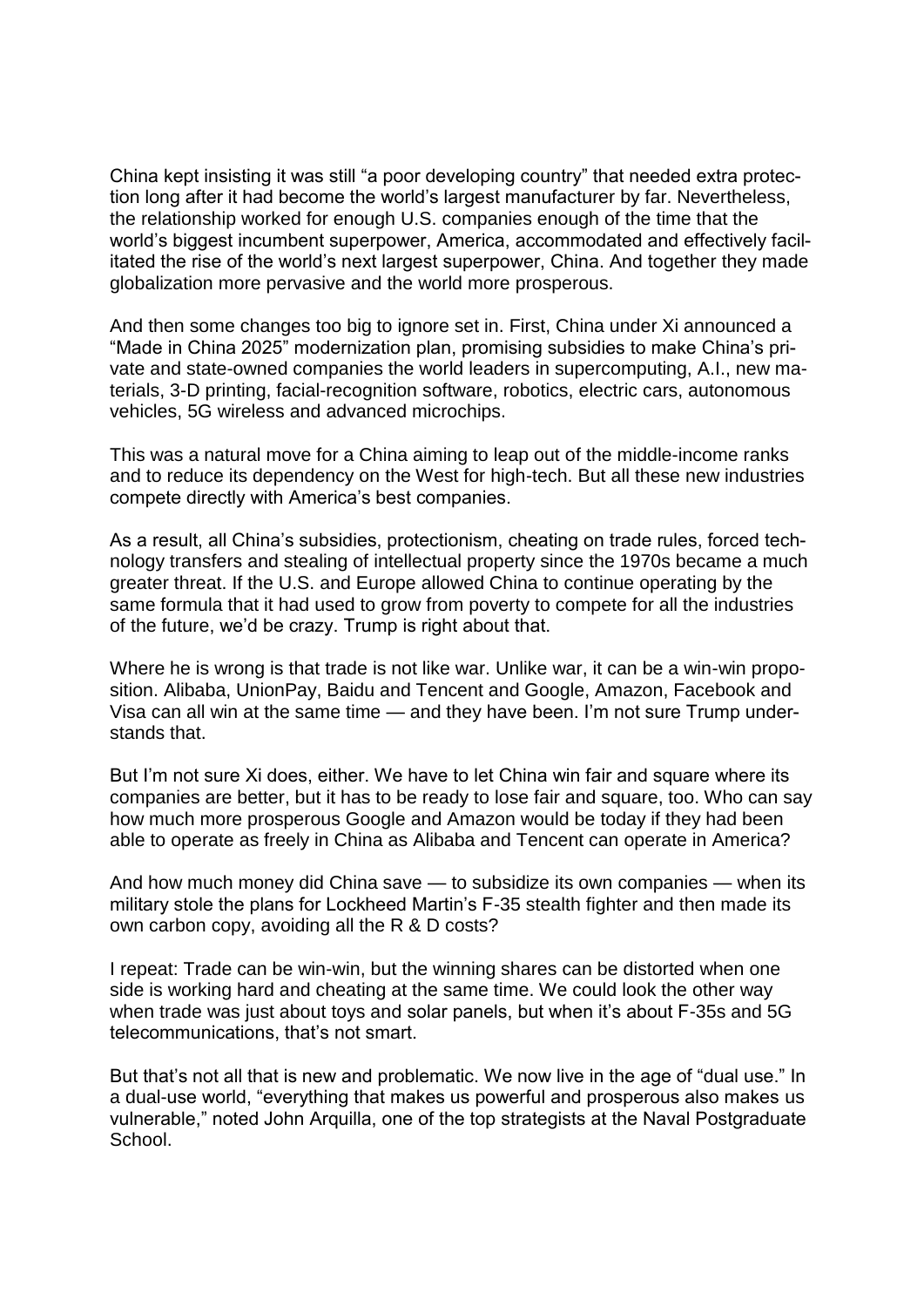In particular, 5G equipment like that made by China's Huawei, which can transfer data and voices at hyperspeed, can also serve as an espionage platform, if China's intelligence services exercise their right under Chinese law to demand access.

Indeed, the controversy around Huawei shines a spotlight on this whole new moment: Huawei increasingly dominates the global market for 5G infrastructure, which used to be controlled by Ericsson and Nokia. America's Qualcomm is both a supplier of chips and software to Huawei and a global competitor.

But the Chinese government has curbed competition against Huawei in China — by both foreign and Chinese companies — to enable Huawei to grow bigger, more quickly and cheaply. Huawei then uses that clout and pricing power to undercut Western telecoms and then uses its rising global market dominance to set the next generation of global 5G telecom standards around its own technologies, not those of Qualcomm or Sweden's Ericsson.

Moreover, in a dual-use world, you have to worry that if you have a Huawei chatbot in your home, an equivalent of Amazon's Echo, you could also be talking to Chinese military intelligence.

In the old days, when we were just buying China's tennis shoes and solar panels and it our soybeans and Boeings, who cared if the Chinese were Communists, Maoists, socialists — or cheats? But when Huawei is competing on the next generation of 5G telecom with Qualcomm, AT&T and Verizon — and 5G will become the new backbone of digital commerce, communication, health care, transportation and education — values matter, differences in values matters, a modicum of trust matters and the rule of law matters. This is especially true when 5G technologies and standards, once embedded in a country, become very hard to displace.

And then add one more thing: The gap in values and trust between us and China is widening, not narrowing. For decades, America and Europe tolerated a certain amount of cheating from China on trade, because they assumed that as China became more prosperous — thanks to trade and capitalist reforms — it would also become more open politically. That was happening until about a decade ago.

For the last decade, though, said James McGregor, one of the most knowledgeable U.S. business consultants in China and a longtime resident there, it's been clear that Beijing, instead of "reforming and opening, has been reforming and closing."

Instead of China getting richer and becoming more of a responsible stakeholder in globalization, it was getting richer and militarizing islands in the South China Sea to push the U.S. out. And it was using high-tech tools, like facial recognition, to become more efficient at authoritarian control, not less.

All of this is now coming to a head in these trade talks. Either the U.S. and China find a way to build greater trust — so globalization can continue apace and we can grow together in this new era — or they won't. In which case, globalization will start to fracture, and we'll both be poorer for it.